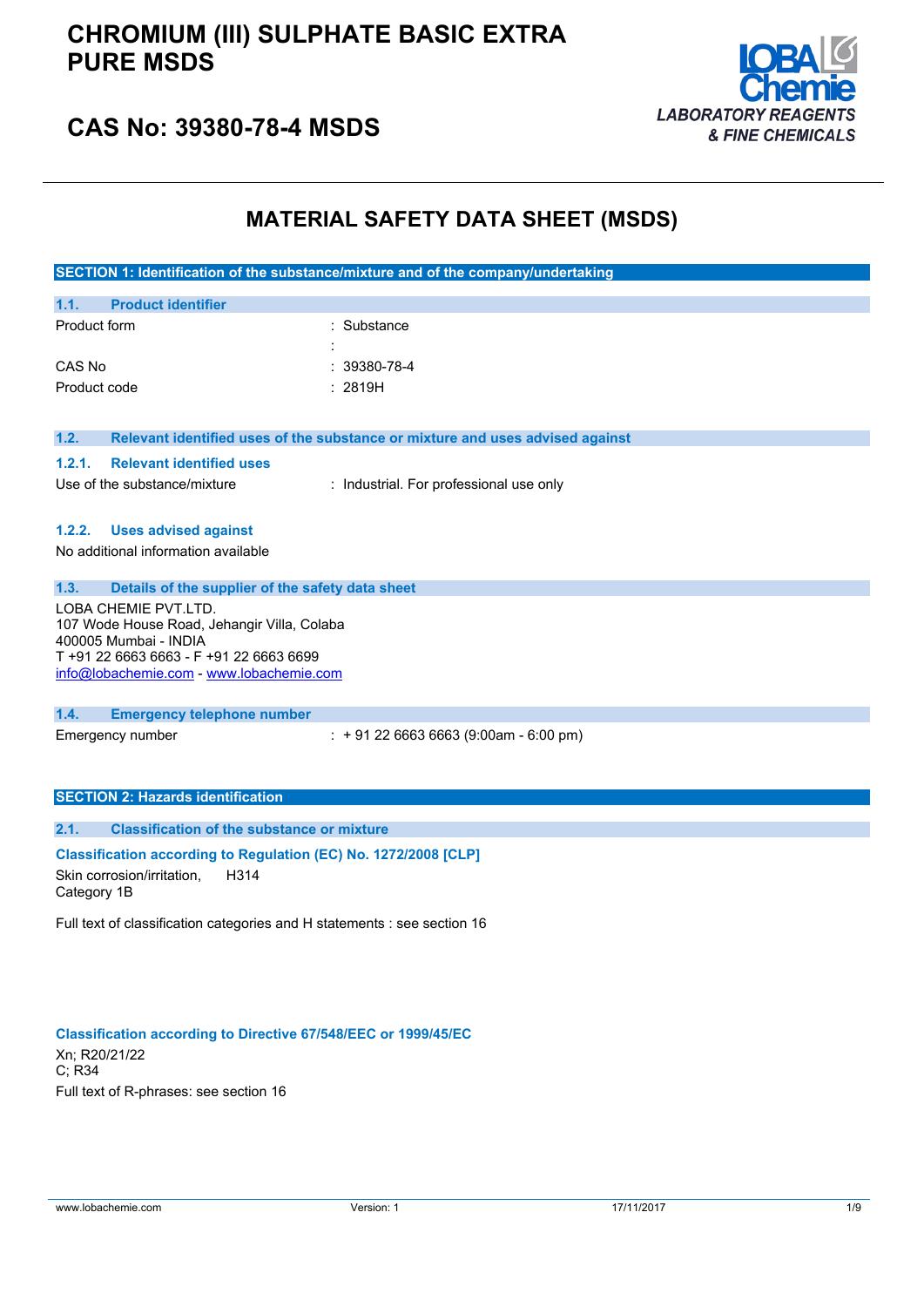Safety Data Sheet

### **Adverse physicochemical, human health and environmental effects**

No additional information available

| 2.2. | <b>Label elements</b>                                      |                                                                                                                                                                                                                                                                                                             |  |  |  |
|------|------------------------------------------------------------|-------------------------------------------------------------------------------------------------------------------------------------------------------------------------------------------------------------------------------------------------------------------------------------------------------------|--|--|--|
|      | Labelling according to Regulation (EC) No. 1272/2008 [CLP] |                                                                                                                                                                                                                                                                                                             |  |  |  |
|      | Hazard pictograms (CLP)                                    | GHS05                                                                                                                                                                                                                                                                                                       |  |  |  |
|      | Signal word (CLP)                                          | : Danger                                                                                                                                                                                                                                                                                                    |  |  |  |
|      | Hazard statements (CLP)                                    | : H314 - Causes severe skin burns and eve damage                                                                                                                                                                                                                                                            |  |  |  |
|      | Precautionary statements (CLP)                             | : P280 - Wear protective gloves, protective clothing, eye protection, face protection<br>P305+P351+P338 - IF IN EYES: Rinse cautiously with water for several minutes.<br>Remove contact lenses, if present and easy to do. Continue rinsing<br>P310 - Immediately call a POISON CENTER or doctor/physician |  |  |  |

## **2.3. Other hazards**

## No additional information available

| <b>SECTION 3: Composition/information on ingredients</b> |                  |                                            |  |
|----------------------------------------------------------|------------------|--------------------------------------------|--|
|                                                          |                  |                                            |  |
| 3.1.                                                     | <b>Substance</b> |                                            |  |
| Name                                                     |                  | : CHROMIUM (III) SULPHATE BASIC EXTRA PURE |  |
| CAS No                                                   |                  | $: 39380 - 78 - 4$                         |  |
|                                                          |                  |                                            |  |

Full text of R- and H-phrases: see section 16

| 3.2.                                | <b>Mixture</b>                       |
|-------------------------------------|--------------------------------------|
| Not applicable                      |                                      |
|                                     | <b>SECTION 4: First aid measures</b> |
| the contract of the contract of the | _________<br>______                  |

| <b>Description of first aid measures</b><br>4.1.                    |                                                                                                                                                                                    |
|---------------------------------------------------------------------|------------------------------------------------------------------------------------------------------------------------------------------------------------------------------------|
| First-aid measures after inhalation                                 | : Remove victim to fresh air and keep at rest in a position comfortable for breathing.<br>Immediately call a POISON CENTER or doctor/physician.                                    |
| First-aid measures after skin contact                               | : Immediately call a POISON CENTER or doctor/physician. Wash with plenty of soap<br>and water. Wash contaminated clothing before reuse.                                            |
| First-aid measures after eye contact                                | : Rinse cautiously with water for several minutes. Remove contact lenses, if present<br>and easy to do. Continue rinsing. Immediately call a POISON CENTER or<br>doctor/physician. |
| First-aid measures after ingestion                                  | : Rinse mouth. Do NOT induce vomiting. Immediately call a POISON CENTER or<br>doctor/physician.                                                                                    |
| 4.2.<br>Most important symptoms and effects, both acute and delayed |                                                                                                                                                                                    |
| Symptoms/injuries                                                   | : Causes severe skin burns and eye damage.                                                                                                                                         |
| 4.3.                                                                | Indication of any immediate medical attention and special treatment needed                                                                                                         |
| No additional information available                                 |                                                                                                                                                                                    |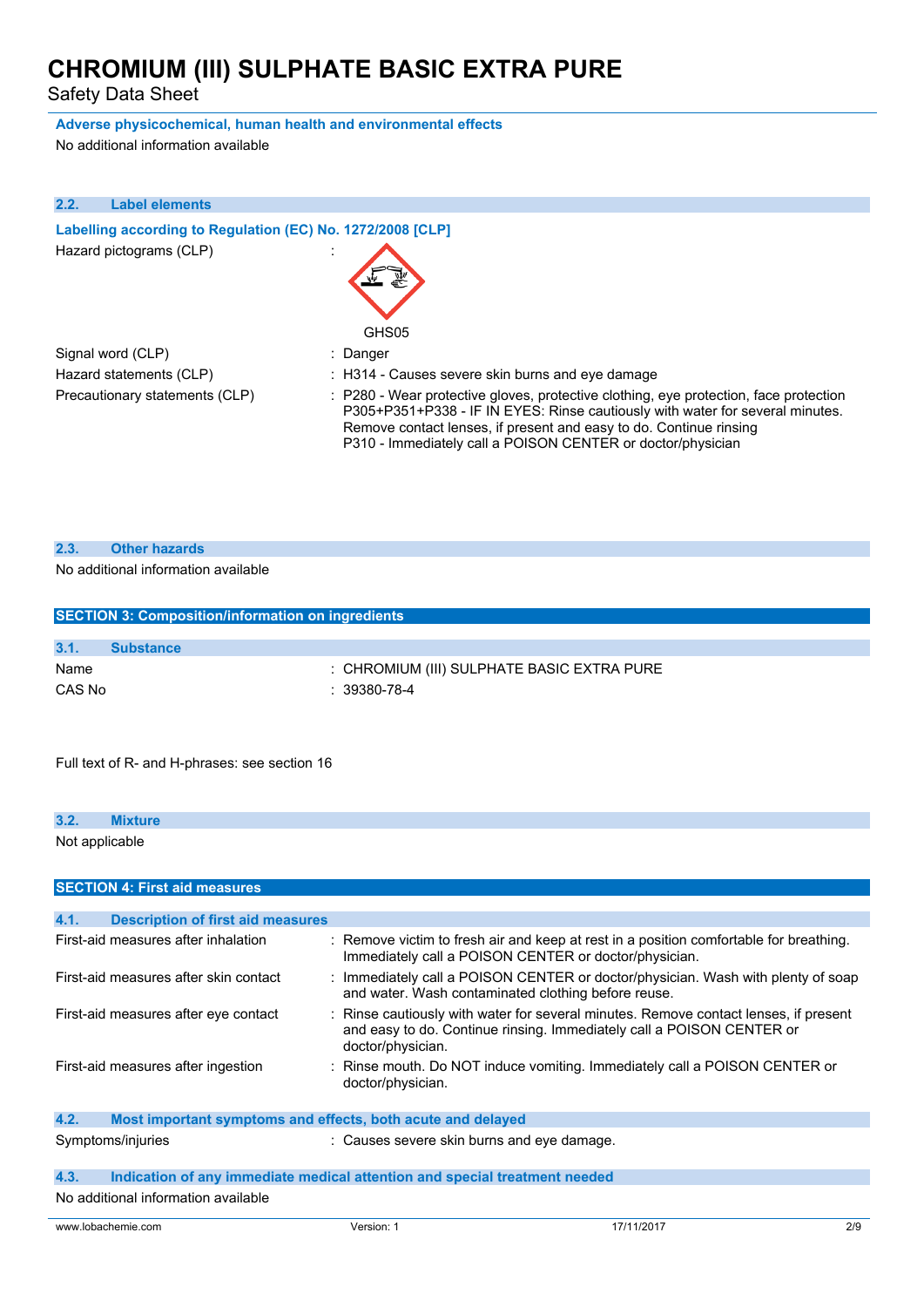| <b>SECTION 5: Firefighting measures</b>                                     |                                                                                                    |
|-----------------------------------------------------------------------------|----------------------------------------------------------------------------------------------------|
| 5.1.<br><b>Extinguishing media</b>                                          |                                                                                                    |
| Suitable extinguishing media                                                | : Carbon dioxide. Dry powder. Foam. Water spray.                                                   |
| Unsuitable extinguishing media                                              | : Do not use a heavy water stream.                                                                 |
|                                                                             |                                                                                                    |
| 5.2.<br>Special hazards arising from the substance or mixture               |                                                                                                    |
| No additional information available                                         |                                                                                                    |
| 5.3.<br><b>Advice for firefighters</b>                                      |                                                                                                    |
| Protection during firefighting                                              | : Do not enter fire area without proper protective equipment, including respiratory<br>protection. |
| <b>SECTION 6: Accidental release measures</b>                               |                                                                                                    |
| 6.1.                                                                        | Personal precautions, protective equipment and emergency procedures                                |
| 6.1.1.<br>For non-emergency personnel                                       |                                                                                                    |
| <b>Emergency procedures</b>                                                 | : Evacuate unnecessary personnel.                                                                  |
| 6.1.2.                                                                      |                                                                                                    |
| For emergency responders<br>Protective equipment                            | : Equip cleanup crew with proper protection.                                                       |
| <b>Emergency procedures</b>                                                 | : Ventilate area.                                                                                  |
|                                                                             |                                                                                                    |
| 6.2.<br><b>Environmental precautions</b>                                    |                                                                                                    |
| Avoid release to the environment.                                           |                                                                                                    |
| 6.3.<br>Methods and material for containment and cleaning up                |                                                                                                    |
| Methods for cleaning up                                                     | : Soak up spills with inert solids, such as clay or diatomaceous earth as soon as                  |
|                                                                             | possible. On land, sweep or shovel into suitable containers.                                       |
| 6.4.<br><b>Reference to other sections</b>                                  |                                                                                                    |
| No additional information available                                         |                                                                                                    |
| <b>SECTION 7: Handling and storage</b>                                      |                                                                                                    |
| 7.1.<br><b>Precautions for safe handling</b>                                |                                                                                                    |
| Precautions for safe handling                                               | : Avoid contact with skin and eyes. Do not breathe vapours.                                        |
| Hygiene measures                                                            | : Do not eat, drink or smoke when using this product. Wash hands and other exposed                 |
|                                                                             | areas with mild soap and water before eating, drinking or smoking and when leaving                 |
|                                                                             | work.                                                                                              |
| 7.2.<br><b>Conditions for safe storage, including any incompatibilities</b> |                                                                                                    |
| Technical measures                                                          | : Comply with applicable regulations.                                                              |
| Storage conditions                                                          | : Store in a well-ventilated place. Keep container tightly closed.                                 |
|                                                                             |                                                                                                    |
| <b>Specific end use(s)</b><br>7.3.                                          |                                                                                                    |
| No additional information available                                         |                                                                                                    |
| <b>SECTION 8: Exposure controls/personal protection</b>                     |                                                                                                    |
| 8.1.<br><b>Control parameters</b>                                           |                                                                                                    |
| No additional information available                                         |                                                                                                    |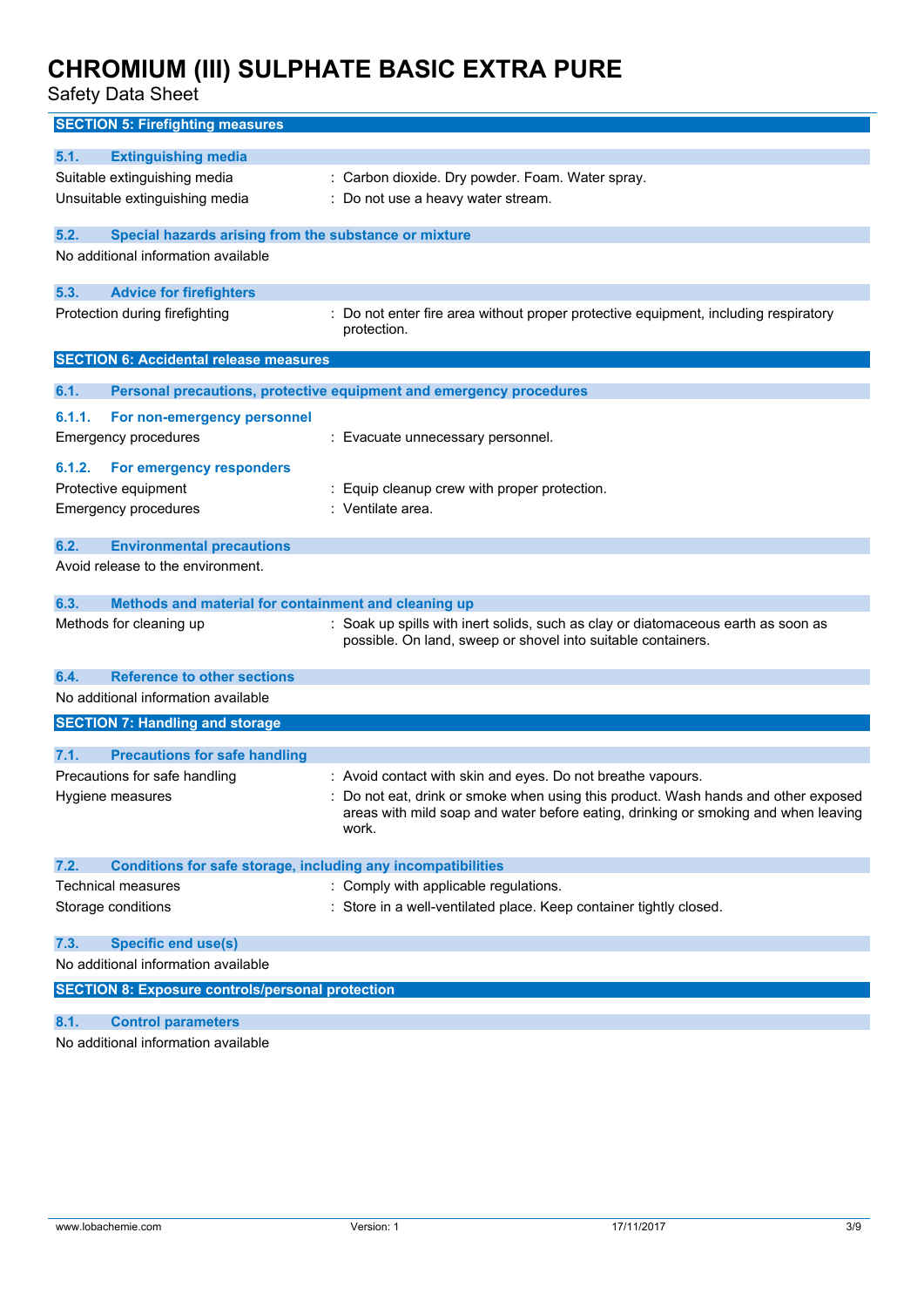| 8.2.<br><b>Exposure controls</b>                                                |                                                        |            |     |
|---------------------------------------------------------------------------------|--------------------------------------------------------|------------|-----|
| Hand protection                                                                 | : Protective gloves                                    |            |     |
| Eye protection                                                                  | : Chemical goggles or face shield                      |            |     |
| Skin and body protection                                                        | : Wear suitable protective clothing                    |            |     |
| Respiratory protection                                                          | : Wear respiratory protection                          |            |     |
| <b>SECTION 9: Physical and chemical properties</b>                              |                                                        |            |     |
| 9.1.<br>Information on basic physical and chemical properties<br>Physical state | : Solid                                                |            |     |
| Colour                                                                          | : Green crystalline.                                   |            |     |
| Odour                                                                           | : odourless.                                           |            |     |
| Odour threshold                                                                 | : No data available                                    |            |     |
| pH                                                                              | $: 1.5 - 2.5$                                          |            |     |
| Relative evaporation rate (butylacetate=1)                                      | : No data available                                    |            |     |
| Melting point                                                                   | : 90 $^{\circ}$ C                                      |            |     |
| Freezing point                                                                  | : No data available                                    |            |     |
| Boiling point                                                                   | : No data available                                    |            |     |
| Flash point                                                                     | : No data available                                    |            |     |
| Auto-ignition temperature                                                       | : No data available                                    |            |     |
| Decomposition temperature                                                       | : No data available                                    |            |     |
| Flammability (solid, gas)                                                       | : No data available                                    |            |     |
| Vapour pressure                                                                 | : No data available                                    |            |     |
| Relative vapour density at 20 °C                                                | : No data available                                    |            |     |
| Relative density                                                                | : No data available                                    |            |     |
| Density<br>Solubility                                                           | : $1.7$ g/cm <sup>3</sup><br>: Water: Soluble in water |            |     |
| Log Pow                                                                         | : No data available                                    |            |     |
| Viscosity, kinematic                                                            | : No data available                                    |            |     |
| Viscosity, dynamic                                                              | : No data available                                    |            |     |
| Explosive properties                                                            | : No data available                                    |            |     |
| Oxidising properties                                                            | : No data available                                    |            |     |
| <b>Explosive limits</b>                                                         | : No data available                                    |            |     |
| <b>Other information</b><br>9.2.                                                |                                                        |            |     |
| No additional information available                                             |                                                        |            |     |
| <b>SECTION 10: Stability and reactivity</b>                                     |                                                        |            |     |
| 10.1.<br><b>Reactivity</b><br>No additional information available               |                                                        |            |     |
| www.lobachemie.com                                                              | Version: 1                                             | 17/11/2017 | 4/9 |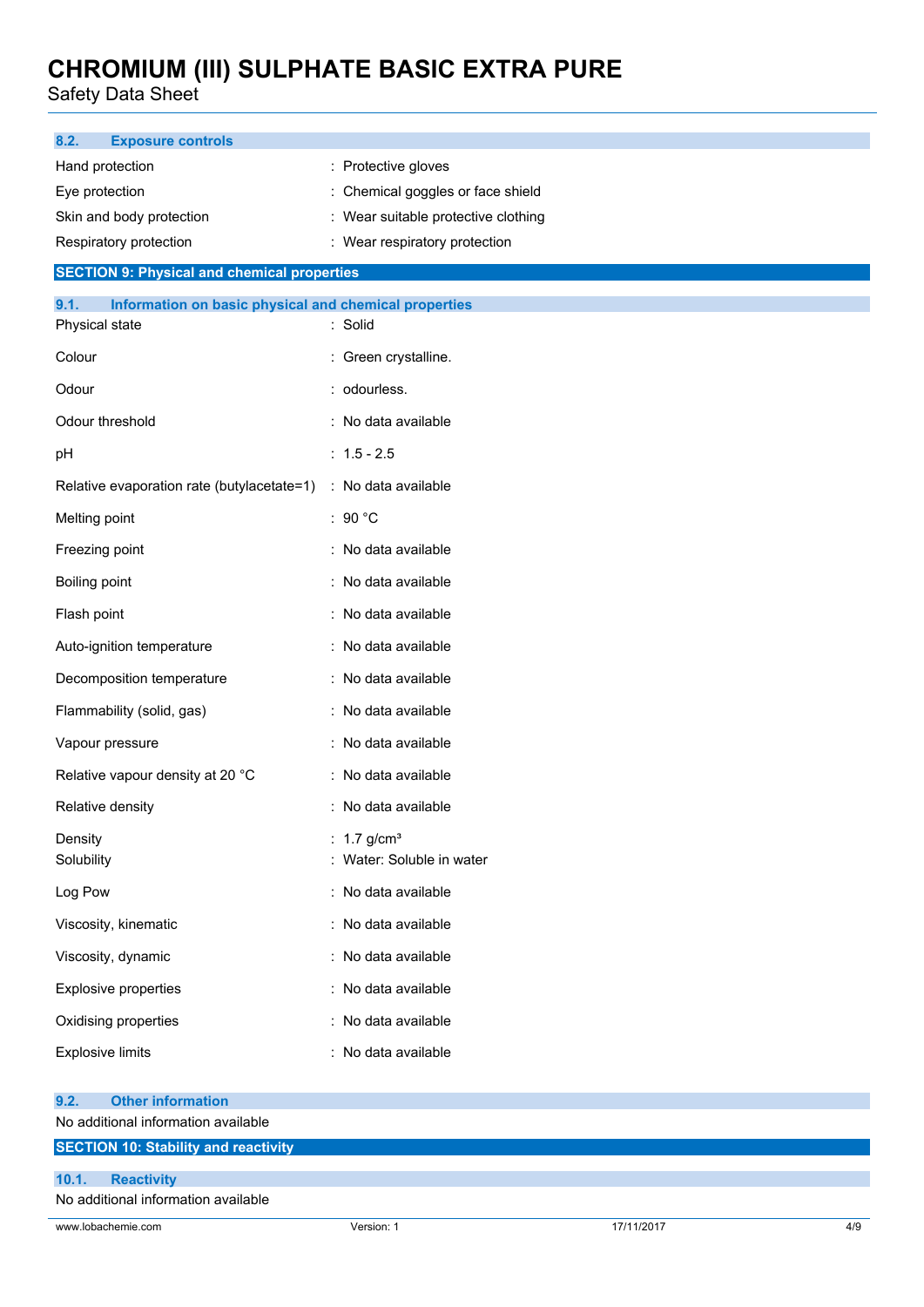| 10.2.<br><b>Chemical stability</b>                     |                                                             |
|--------------------------------------------------------|-------------------------------------------------------------|
| Stable under normal conditions.                        |                                                             |
| 10.3.<br><b>Possibility of hazardous reactions</b>     |                                                             |
| No additional information available                    |                                                             |
| 10.4.<br><b>Conditions to avoid</b>                    |                                                             |
| No additional information available                    |                                                             |
| <b>Incompatible materials</b><br>10.5.                 |                                                             |
| Oxidizing agent.                                       |                                                             |
| <b>Hazardous decomposition products</b><br>10.6.       |                                                             |
| Thermal decomposition generates : Corrosive vapours.   |                                                             |
| <b>SECTION 11: Toxicological information</b>           |                                                             |
| 11.1.<br><b>Information on toxicological effects</b>   |                                                             |
| Acute toxicity                                         | : Not classified                                            |
| Skin corrosion/irritation                              |                                                             |
|                                                        | : Causes severe skin burns and eye damage.<br>pH: 1.5 - 2.5 |
| Serious eye damage/irritation                          | : Serious eye damage, category 1, implicit                  |
|                                                        | pH: 1.5 - 2.5                                               |
| Respiratory or skin sensitisation                      | : Not classified                                            |
| Germ cell mutagenicity                                 | Not classified                                              |
| Carcinogenicity                                        | : Not classified                                            |
|                                                        |                                                             |
| Reproductive toxicity                                  | Not classified                                              |
| Specific target organ toxicity (single<br>exposure)    | : Not classified                                            |
| Specific target organ toxicity (repeated<br>exposure)  | : Not classified                                            |
| Aspiration hazard                                      | : Not classified                                            |
| Potential adverse human health effects<br>and symptoms | : Harmful if swallowed. Harmful in contact with skin.       |
| <b>SECTION 12: Ecological information</b>              |                                                             |
| 12.1.<br><b>Toxicity</b>                               |                                                             |
| No additional information available                    |                                                             |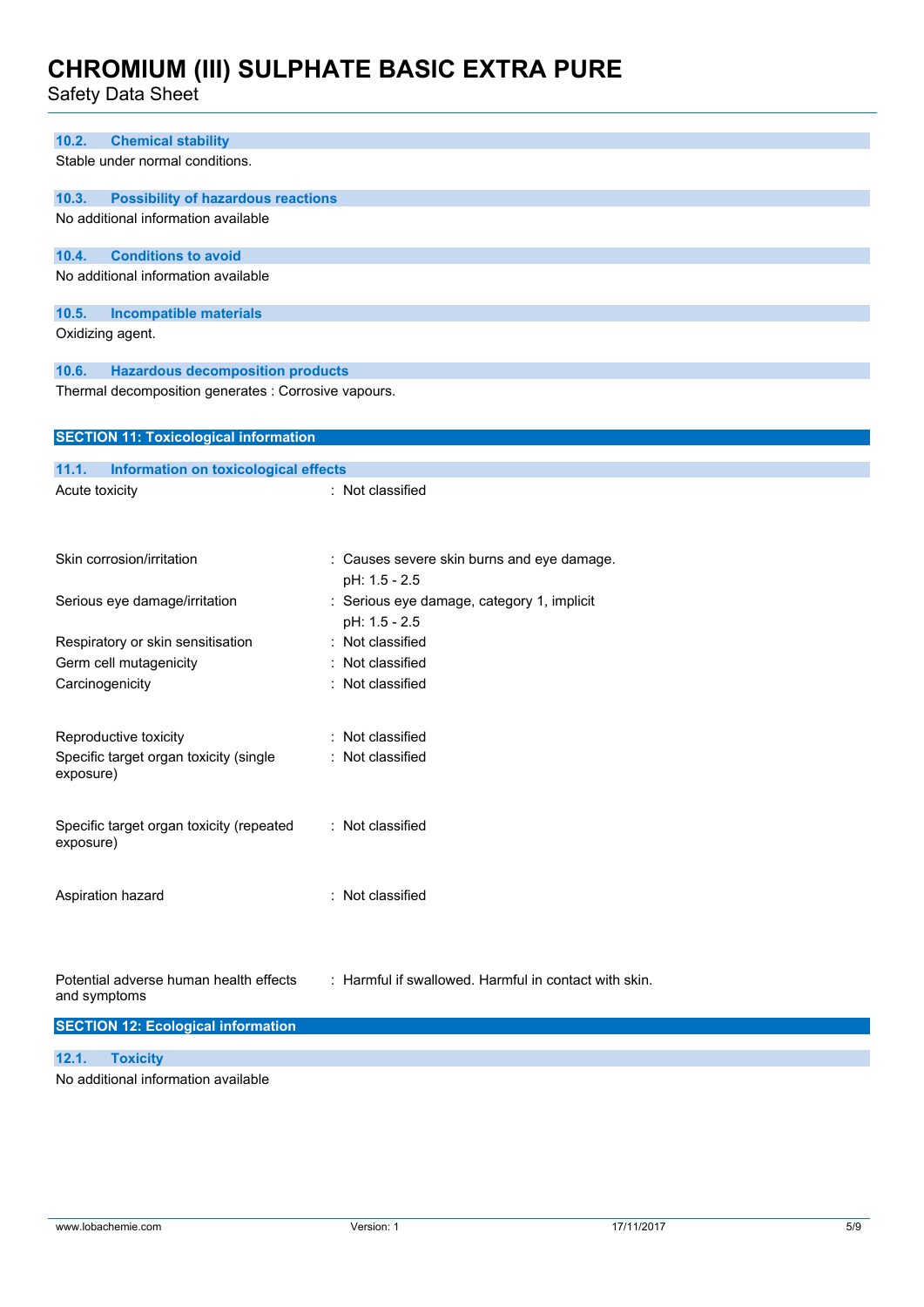| 12.2.<br><b>Persistence and degradability</b>      |                                                                  |
|----------------------------------------------------|------------------------------------------------------------------|
| No additional information available                |                                                                  |
|                                                    |                                                                  |
|                                                    |                                                                  |
| 12.3.<br><b>Bioaccumulative potential</b>          |                                                                  |
| No additional information available                |                                                                  |
|                                                    |                                                                  |
| <b>Mobility in soil</b><br>12.4.                   |                                                                  |
| No additional information available                |                                                                  |
|                                                    |                                                                  |
|                                                    |                                                                  |
| 12.5.<br><b>Results of PBT and vPvB assessment</b> |                                                                  |
| No additional information available                |                                                                  |
|                                                    |                                                                  |
|                                                    |                                                                  |
| <b>Other adverse effects</b><br>12.6.              |                                                                  |
| No additional information available                |                                                                  |
|                                                    |                                                                  |
| <b>SECTION 13: Disposal considerations</b>         |                                                                  |
| 13.1.<br><b>Waste treatment methods</b>            |                                                                  |
|                                                    |                                                                  |
| Product/Packaging disposal<br>recommendations      | : Dispose of contents/container to                               |
|                                                    |                                                                  |
| <b>SECTION 14: Transport information</b>           |                                                                  |
|                                                    |                                                                  |
| In accordance with ADR / RID / IMDG / IATA / ADN   |                                                                  |
|                                                    |                                                                  |
|                                                    |                                                                  |
|                                                    |                                                                  |
| 14.1.<br><b>UN number</b>                          |                                                                  |
| UN-No. (ADR)                                       | : 3260                                                           |
| UN-No. (IMDG)                                      | : 3260                                                           |
| UN-No.(IATA)                                       | : 3260                                                           |
| UN-No.(ADN)                                        | : Not regulated                                                  |
| UN-No. (RID)                                       | : Not regulated                                                  |
|                                                    |                                                                  |
| 14.2.<br><b>UN proper shipping name</b>            |                                                                  |
| Proper Shipping Name (ADR)                         | : CORROSIVE SOLID, ACIDIC, INORGANIC, N.O.S.                     |
| Proper Shipping Name (IMDG)                        | : CORROSIVE SOLID, ACIDIC, INORGANIC, N.O.S.                     |
|                                                    |                                                                  |
| Proper Shipping Name (IATA)                        | : CORROSIVE SOLID, ACIDIC, INORGANIC, N.O.S.                     |
| Proper Shipping Name (ADN)                         | : Not regulated                                                  |
| Proper Shipping Name (RID)                         | : Not regulated                                                  |
| Transport document description (ADR)               | : UN 3260 CORROSIVE SOLID, ACIDIC, INORGANIC, N.O.S., 8, II, (E) |
| Transport document description (IMDG)              | : UN 3260 CORROSIVE SOLID, ACIDIC, INORGANIC, N.O.S., 8, II      |
| Transport document description (IATA)              | : UN 3260 CORROSIVE SOLID, ACIDIC, INORGANIC, N.O.S., 8, II      |
|                                                    |                                                                  |
| 14.3.<br><b>Transport hazard class(es)</b>         |                                                                  |
| <b>ADR</b>                                         |                                                                  |
| Transport hazard class(es) (ADR)                   | : 8                                                              |
| Danger labels (ADR)                                | $\therefore$ 8                                                   |
|                                                    |                                                                  |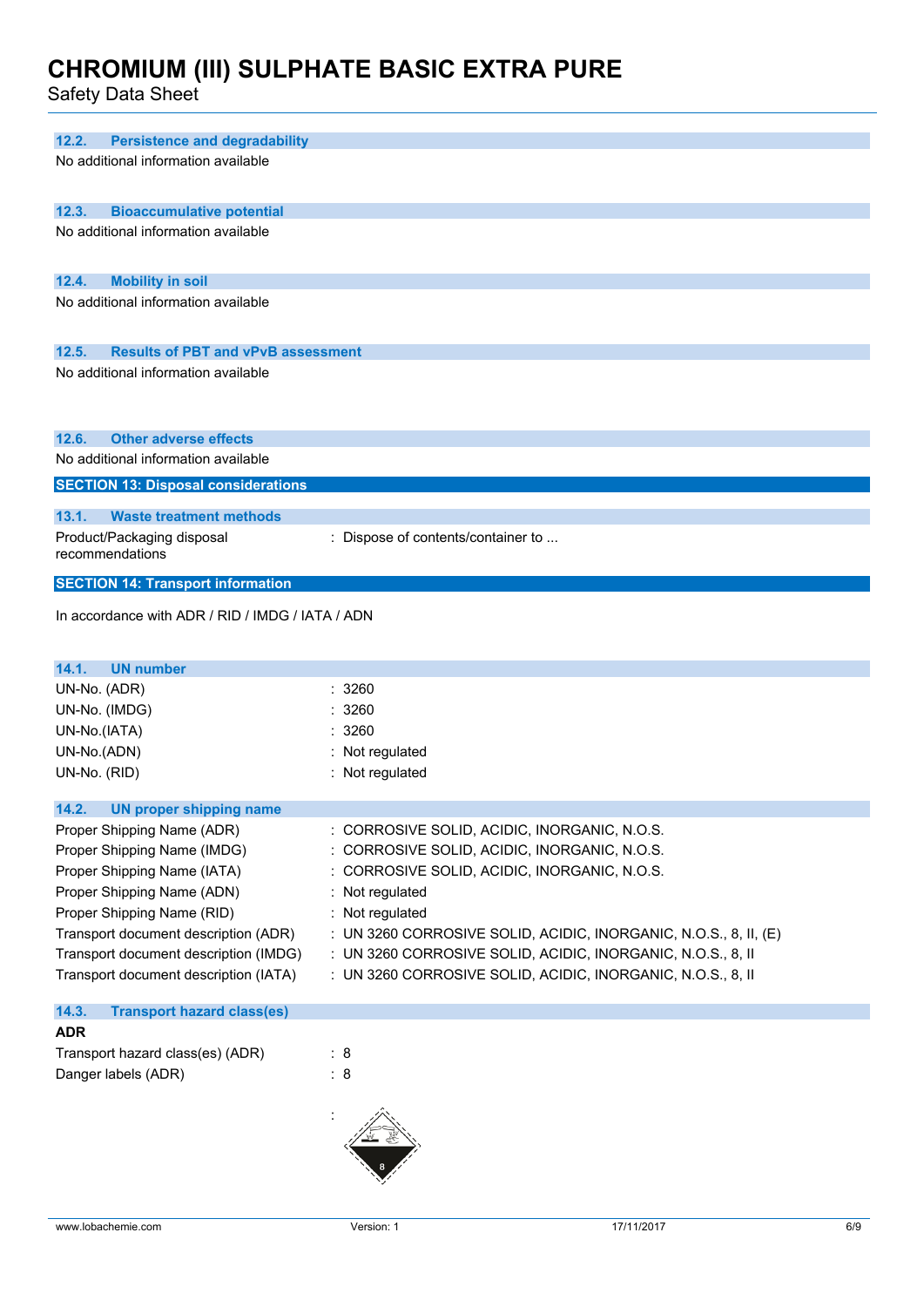| <b>IMDG</b>                                  |                                          |
|----------------------------------------------|------------------------------------------|
| Transport hazard class(es) (IMDG)            | : 8                                      |
| Danger labels (IMDG)                         | $\therefore$ 8                           |
|                                              |                                          |
|                                              |                                          |
| <b>IATA</b>                                  |                                          |
| Transport hazard class(es) (IATA)            | : 8                                      |
| Hazard labels (IATA)                         | : 8                                      |
|                                              |                                          |
|                                              |                                          |
| <b>ADN</b>                                   |                                          |
| Transport hazard class(es) (ADN)             | : Not regulated                          |
| <b>RID</b>                                   |                                          |
| Transport hazard class(es) (RID)             | : Not regulated                          |
| 14.4.<br><b>Packing group</b>                |                                          |
| Packing group (ADR)                          | $\therefore$ $\blacksquare$              |
| Packing group (IMDG)                         | : II                                     |
| Packing group (IATA)                         | $\therefore$ $\parallel$                 |
| Packing group (ADN)                          | : Not regulated                          |
| Packing group (RID)                          | : Not regulated                          |
| 14.5.<br><b>Environmental hazards</b>        |                                          |
| Dangerous for the environment                | : No                                     |
| Marine pollutant                             | : No                                     |
| Other information                            | : No supplementary information available |
|                                              |                                          |
| 14.6.<br><b>Special precautions for user</b> |                                          |

| - Overland transport                                         |               |
|--------------------------------------------------------------|---------------|
| Classification code (ADR)                                    | : C2          |
| Special provision (ADR)                                      | : 274         |
| Limited quantities (ADR)                                     | : 1kg         |
| Excepted quantities (ADR)                                    | E2            |
| Packing instructions (ADR)                                   | : P002, IBC08 |
| Special packing provisions (ADR)                             | : R4          |
| Mixed packing provisions (ADR)                               | : MP10        |
| Portable tank and bulk container<br>instructions (ADR)       | : T3          |
| Portable tank and bulk container special<br>provisions (ADR) | : TP33        |
| Tank code (ADR)                                              | : SGAN        |
| Vehicle for tank carriage                                    | : AT          |
| Transport category (ADR)                                     | : 2           |
|                                                              |               |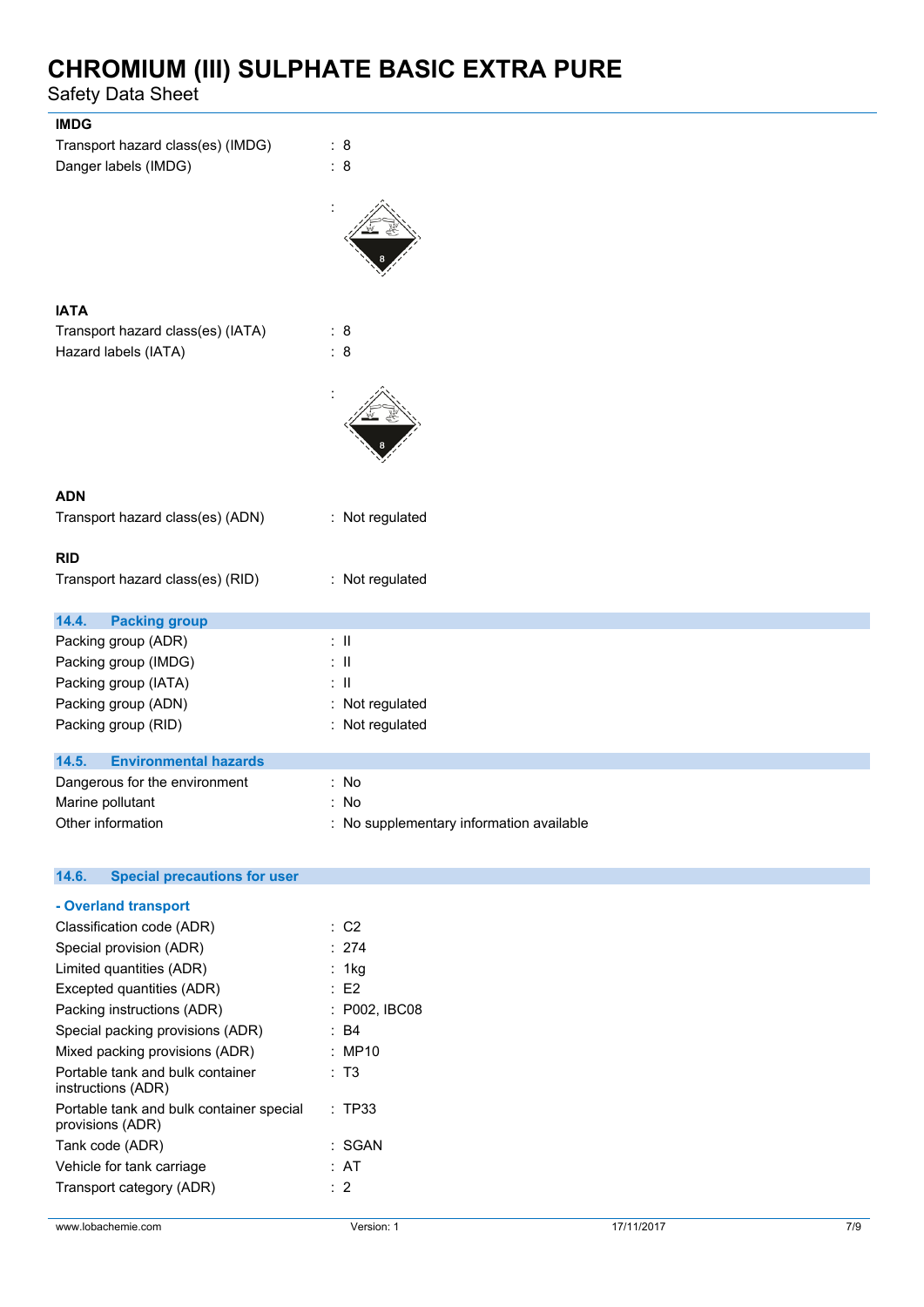Safety Data Sheet

| Special provisions for carriage - Packages<br>(ADR) |                      | : V11                    |
|-----------------------------------------------------|----------------------|--------------------------|
| Hazard identification number (Kemler No.)           | $\ddot{\phantom{a}}$ | 80                       |
| Orange plates                                       | $\ddot{\phantom{a}}$ | $\overline{\textbf{80}}$ |
|                                                     |                      | 3260                     |
| Tunnel restriction code (ADR)                       | ÷                    | Е                        |
| EAC code                                            |                      | : 2X                     |
| - Transport by sea                                  |                      |                          |
| Special provision (IMDG)                            | $\ddot{\phantom{0}}$ | 274                      |
| Limited quantities (IMDG)                           |                      | 1 kg                     |
| Excepted quantities (IMDG)                          |                      | E2                       |
| Packing instructions (IMDG)                         |                      | P002                     |
| IBC packing instructions (IMDG)                     |                      | IBC08                    |
| IBC special provisions (IMDG)                       | $\ddot{\phantom{a}}$ | <b>B2, B4</b>            |
| Tank instructions (IMDG)                            | ÷                    | T <sub>3</sub>           |
| Tank special provisions (IMDG)                      | $\ddot{\phantom{0}}$ | TP33                     |
| EmS-No. (Fire)                                      |                      | : F-A                    |
| EmS-No. (Spillage)                                  | ÷                    | $S-B$                    |
| Stowage category (IMDG)                             |                      | B                        |
| MFAG-No                                             |                      | 154                      |
| - Air transport                                     |                      |                          |
| PCA Excepted quantities (IATA)                      |                      | : E2                     |
| PCA Limited quantities (IATA)                       |                      | Y844                     |
| PCA limited quantity max net quantity<br>(IATA)     |                      | 5kg                      |
| PCA packing instructions (IATA)                     |                      | 859                      |
| PCA max net quantity (IATA)                         | ÷                    | 15kg                     |
| CAO packing instructions (IATA)                     |                      | 863                      |
| CAO max net quantity (IATA)                         |                      | 50kg                     |
| Special provision (IATA)                            |                      | A <sub>3</sub>           |
| ERG code (IATA)                                     |                      | 8L                       |
| - Inland waterway transport                         |                      |                          |

Not regulated

#### **- Rail transport**

Not regulated

**14.7. Transport in bulk according to Annex II of MARPOL 73/78 and the IBC Code**

Not applicable

**SECTION 15: Regulatory information**

**15.1. Safety, health and environmental regulations/legislation specific for the substance or mixture**

## **15.1.1. EU-Regulations**

No REACH Annex XVII restrictions

CHROMIUM (III) SULPHATE BASIC EXTRA PURE is not on the REACH Candidate List CHROMIUM (III) SULPHATE BASIC EXTRA PURE is not on the REACH Annex XIV List